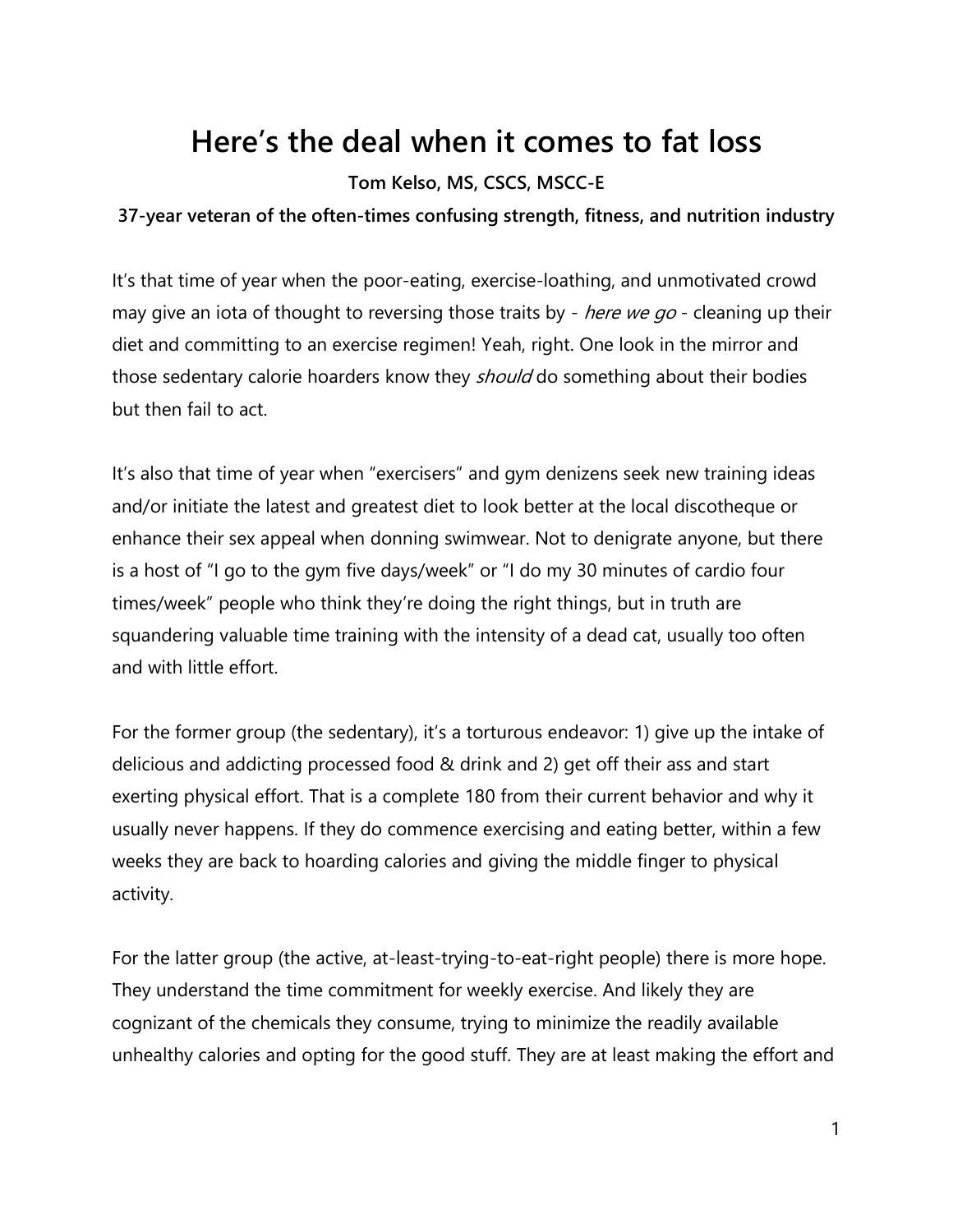obtaining some results. However, they could do better if more attention were paid to even a cleaner diet and more time efficient exercise.

So, let's get this out of the way and move on:

**1. One can lose body fat through diet alone**. Over-fat humans can lose excess fat by simply altering their poor food and drink intake without running on a treadmill or taking a boot camp class. The body is a chemistry set and assuring certain chemicals go in and certain chemicals are avoided will alter one's biochemistry resulting in relevant changes internally (i.e., less fat is stored, and more fat is metabolized).

#### **2. If one chooses to exercise, the best option to maximize fat loss is high intensity**

**strength training.** No, it's not conventional "cardio" as per walking or jogging three miles, or 40:00 on a treadmill at a modest pace (and able to read a magazine or check their Myspace page). And God forbid it's not a Yoga, PiYo, or Pilates class where there is minimal muscle overload, minimal in-session calorie burn, and minimal post-session recovery demand. You might improve joint mobility and get in touch with your inner self, but those activities won't do diddly poo to improve fat burning potential.

More logical details are forthcoming but get it in your head right now: if you choose to exercise in the attempt to lose body fat there is more bang for the buck from high intensity strength training compared to the reality of the other activities noted (I could place a string of footnote references here, but I have too many).

Let's dig a little deeper.

Proper dietary intake – the most significant factor in fat loss - is going to be A DAILY CHALLENGE. Broken down into importance and time commitment, the two components of proper fat loss are diet at 90% and exercise at 10%. Yep, that's the ugly truth. Those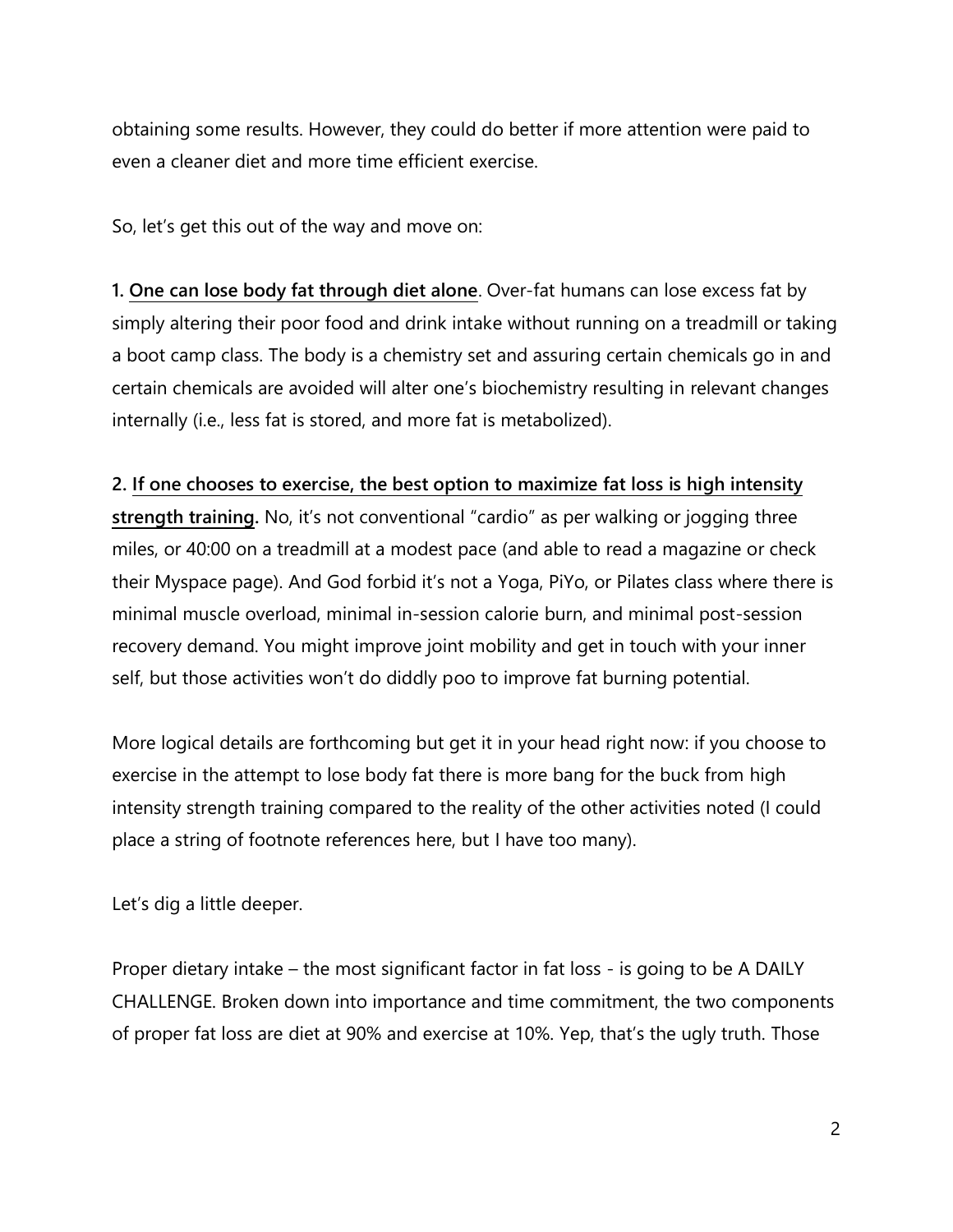serious about losing fat need to understand that because if you eat lousy food often, the desired results gleaned from any workout session will be diminished.

I have a list of 70+ different diets that have been used over the years. If 70+ diet plans are out there, either users have been hoodwinked or biochemists have been wrong all along. It's partly the first point because we know the science of fat loss and several diet plans do work. However, failure to expunge body fat is mostly due to a lack of discipline in avoiding unhealthy chemicals and not consuming healthy ones. Compound that with living in an environment replete with a wide variety of lousy food options on every street corner (READ: bad carbohydrates) and the need for discipline becomes even greater.

Thus far I have been a bit Grim Reaper-ish with all those negative points. But it is true that it does take discipline to eat better in a world of loaded with processed food everywhere, and a time commitment for *proper* exercise is required. Add to that current technology that makes us less physically active (READ: computers, cell phones, and automatons) and it becomes even more overwhelming.

Speaking of discipline:

# **"The temporary pain of discipline or the long-term pain of regret. It's your choice."**

All negative talk aside, it's time for some optimism. The following three points are enlightening because they offer solid proof anyone who commits to proper dietary intake and *proper* exercise can do it if they genuinely want it, especially if they have been doing nothing in those two areas. Here we go...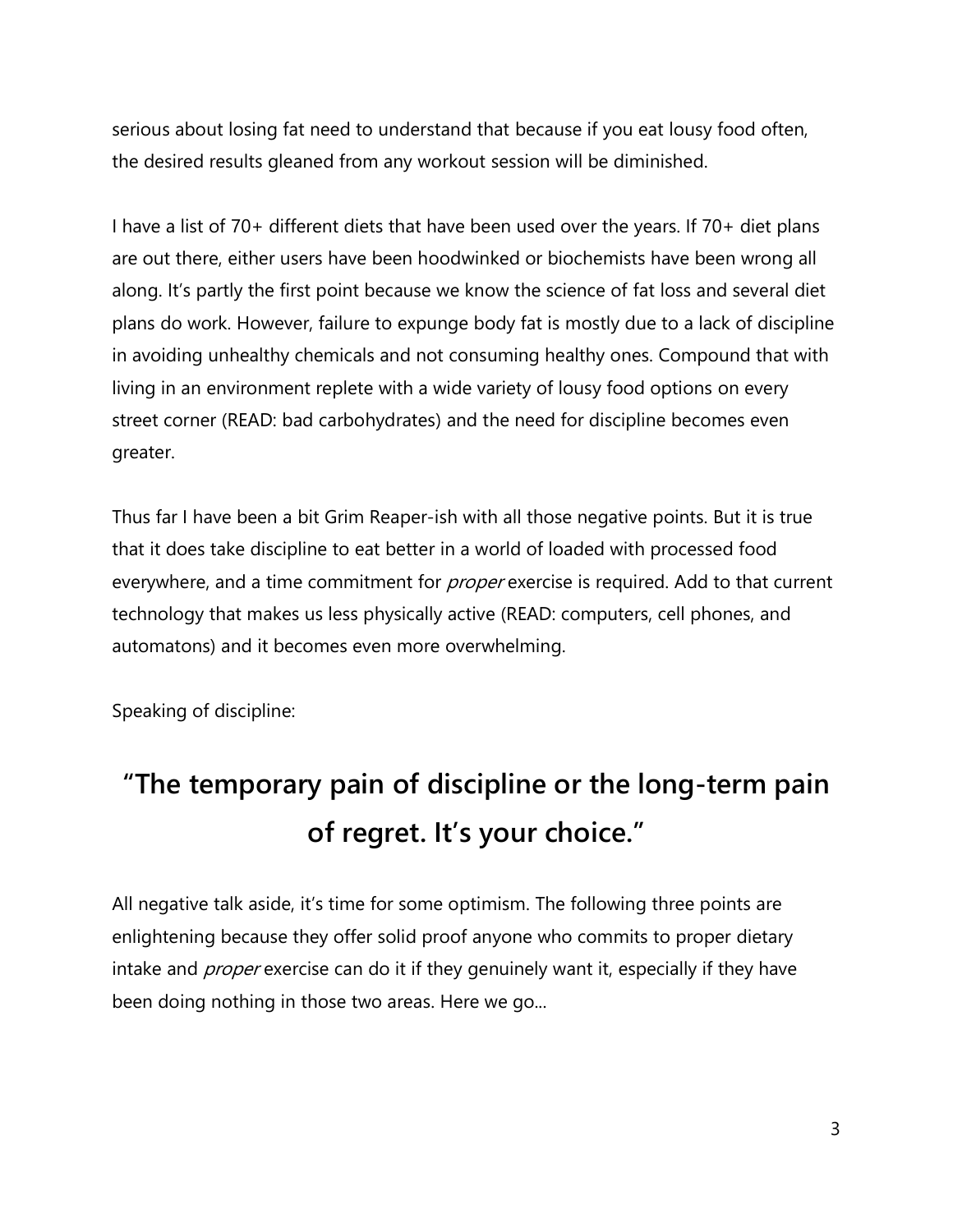1. Proper food consumption – the toughest task facing most – can be realized IF that discipline is adhered to. Eating is a 16-hour task each day for all seven weekdays (assuming you sleep eight hours each day). There is no vacation from that endeavor. It's the entire time from crawling out of bed to turning in at night. When you rise in the morning you must decide what to eat. Then mid-morning. Then at lunch. Then midafternoon. Finally at dinner. Add to that the temptation to consume poor chemicals lateevening. It's literally make or break, hence that discipline thing must be followed throughout the day.

What is the solution? Start with one or two changes initially. When that is accomplished, aim for the reasonable goal of SEVEN OUT OF EVERY 10 MEALS being good (temptations are constantly in front of us, so 70% gives wiggle room to go astray). Think about it: if 80% of your meals have been chock full of bad calories, the 70% good goal will be a noble reversal of that damaging behavior.

2. There are 168 hours in one week. Commitment to proper exercise requires less than three of those 168 hours, or 1.8% of your time. Practically speaking, you only need to find 30 to 45 minutes on two non-consecutive days each week (i.e., Wednesday and Saturday or Sunday and Thursday). Could you train a third day? Yes, but the bare minimum of two days is 100% better than NOT finding 30 to 45 minutes twice per week. No excuses considering that is a minimal time commitment for reversing your current condition to improve your health and physique. On that, it's time for one of my favorite quotes:

## **"The great diving line between success and failure can be expressed in five words: I did not have time."**

3. For the average person in general - a beginner or even a seasoned workout veteran the harder one works, the less total workout volume one needs. Analogous to taking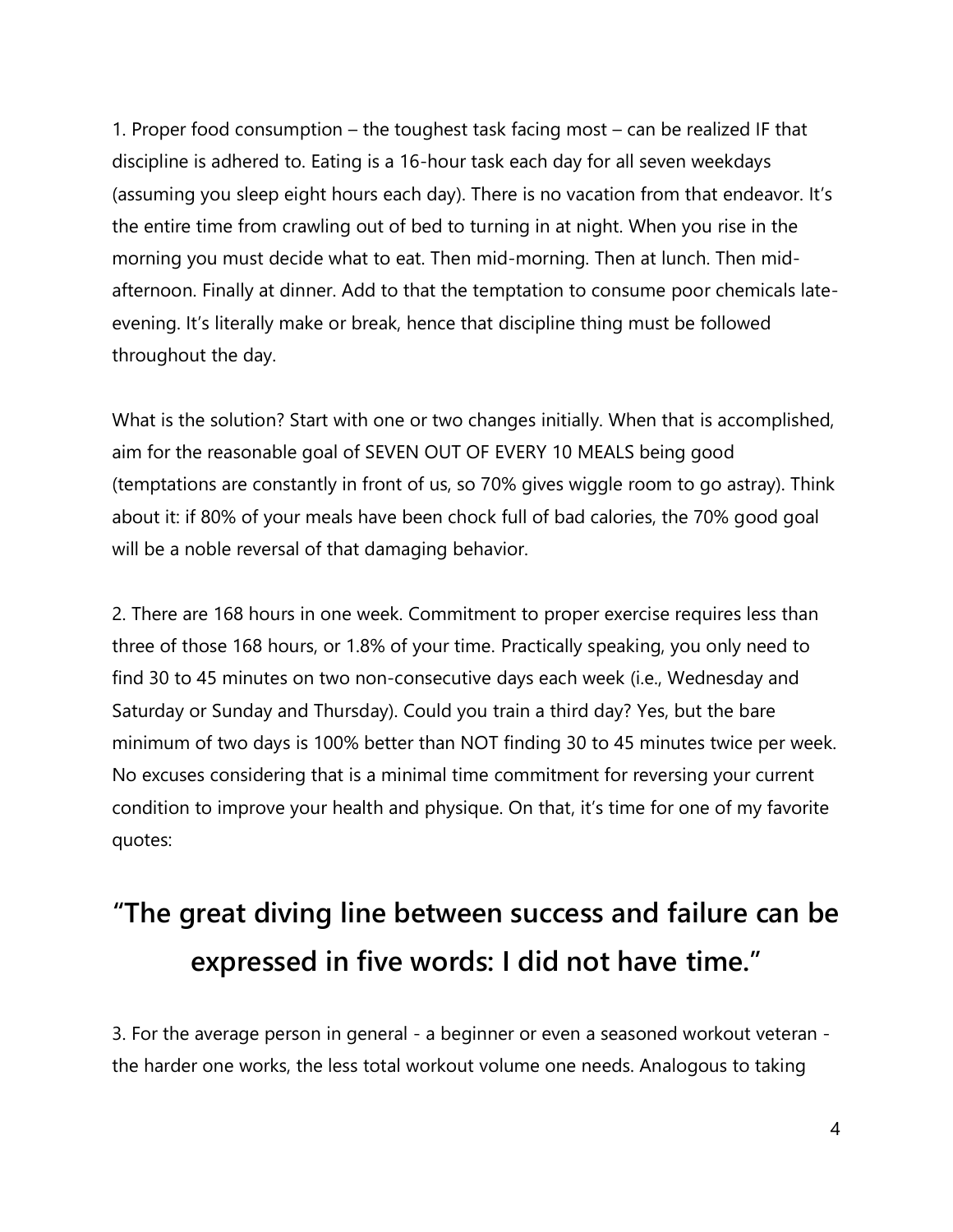medication, a specific dose should be applied, no more and no less. And think about this: the less exercise performed, the more time one has for other life ventures. No need to go to the gym four+ days per week and no need to perform a ton of exercise for a ton of bouts (sets, runs). Less exercise and more free time? Sounds like a heck of a deal to me.

But there is a significant proviso: one must train HARD (with 100% effort/intensity). Whatever your 100% effort is, give it each training session. Whether you're just starting out or have been training for a while – give it your all. Again, like medicine, one needs the right dose (challenging work) followed by time away from that dose (non-training "recovery" days) to realize the best results from their efforts. Put another way, apply a coat of paint to an object and time must be given for that paint to dry before applying another coat. Applying the second coat before the first application has dried will disrupt the process. In human biology, that may require 48 to 72 hours (two to three days) between training session for gains to occur due to the elevated level of effort exuded in each training session. If the work is not hard – especially a large volume of low-effort work – it will not elicit the proper signal for the muscular system to change.

So, proper exercise – in this case high intensity strength training - must be physically demanding. It must challenge the system, and the system will then adapt and improve from the applied exercise stress. The deeper the hole you dig, the greater the amount of time and resources you'll need to fill it. That means when you eat the right chemicals and a relative number of calories, your body will build metabolically active muscle and dig into your fat stores to keep it running during the recovery, repair, and growth process. Another timely quote:

> **"Very few individuals train too hard. Most train too much and/or too often."**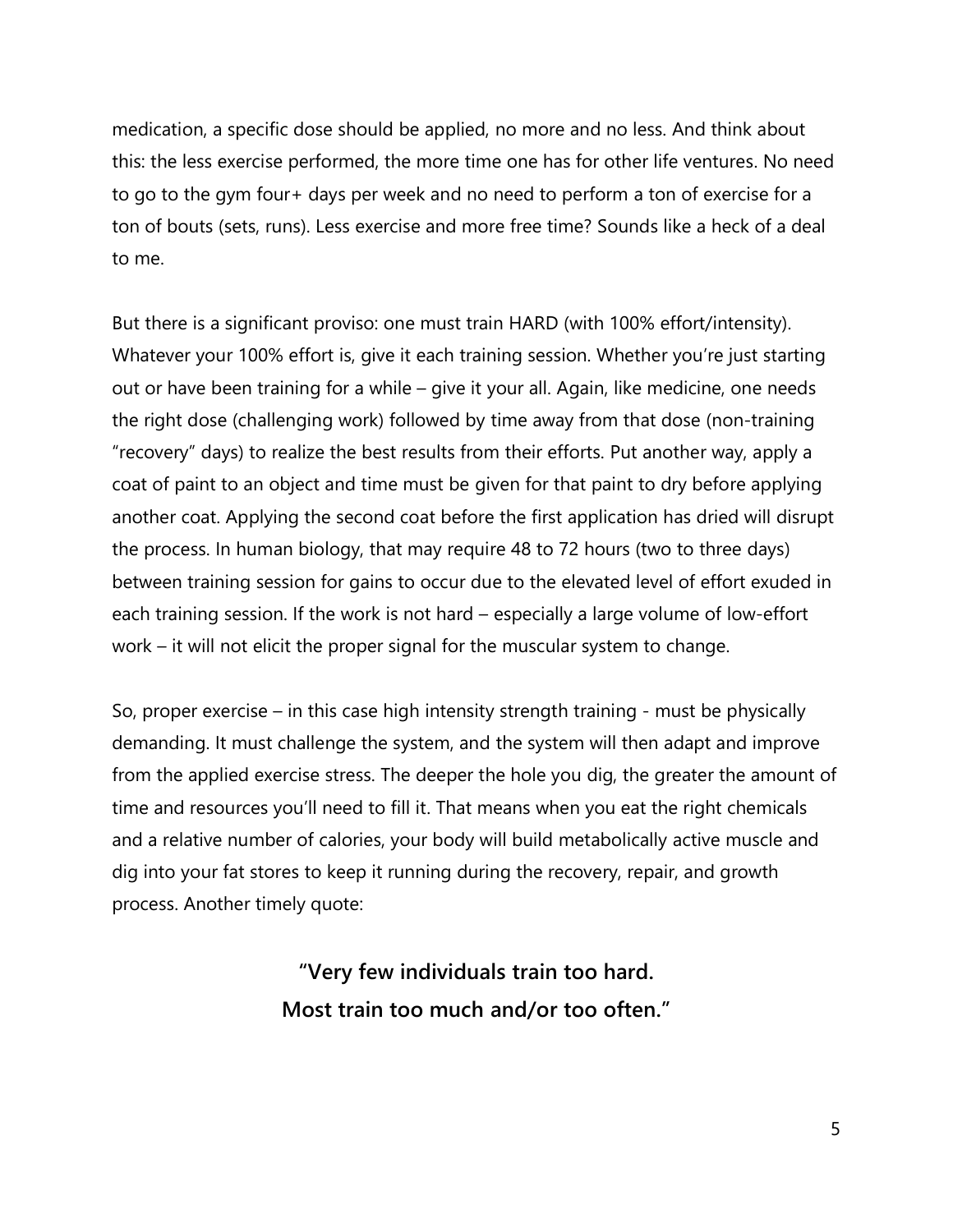For those who have successfully decreased body fat with lower effort exercise, good for you. Results have occurred by virtue of "doing something" on a regular basis. But think about this: could it have been achieved even better if you had trained less often and with more effort? That may seem contradictory to what most believe: that more is better: "The more often I train, and the more exercise I perform, the more calories I will burn, thus the more effective it will be, right?" But more is not always better when it comes to proper exercise for fat loss. In truth, the more prudent exercise for fat loss is not that lengthy, low-effort conventional "cardio" as we have been led to believe. It is that higher-effort strength training that creates a huge post-workout recovery demand and the need for prudent food intake to repair and build muscle tissue. Further, the demanding nature of hard strength training necessitates more recovery time between training sessions. That rest time between training sessions is often overlooked, but it's a necessary biological timeline that must be respected if one wants to realize excellent results without overtraining and becoming injured. It also leaves more time for other daily commitments, allowing exercise to NOT overwhelm your weekly schedule.

So, to condense all the previous discussion into practical guidelines:

1. If your current diet is horrible – or if it's not too bad but could be better – start making one or two changes (don't bite off more than you can chew, pun intended). Over time as you realize you can do it and are doing it, get to the goal of eating good stuff in seven out of every ten feedings. That is reasonable and does allow for those inevitable times of sub-par food intake.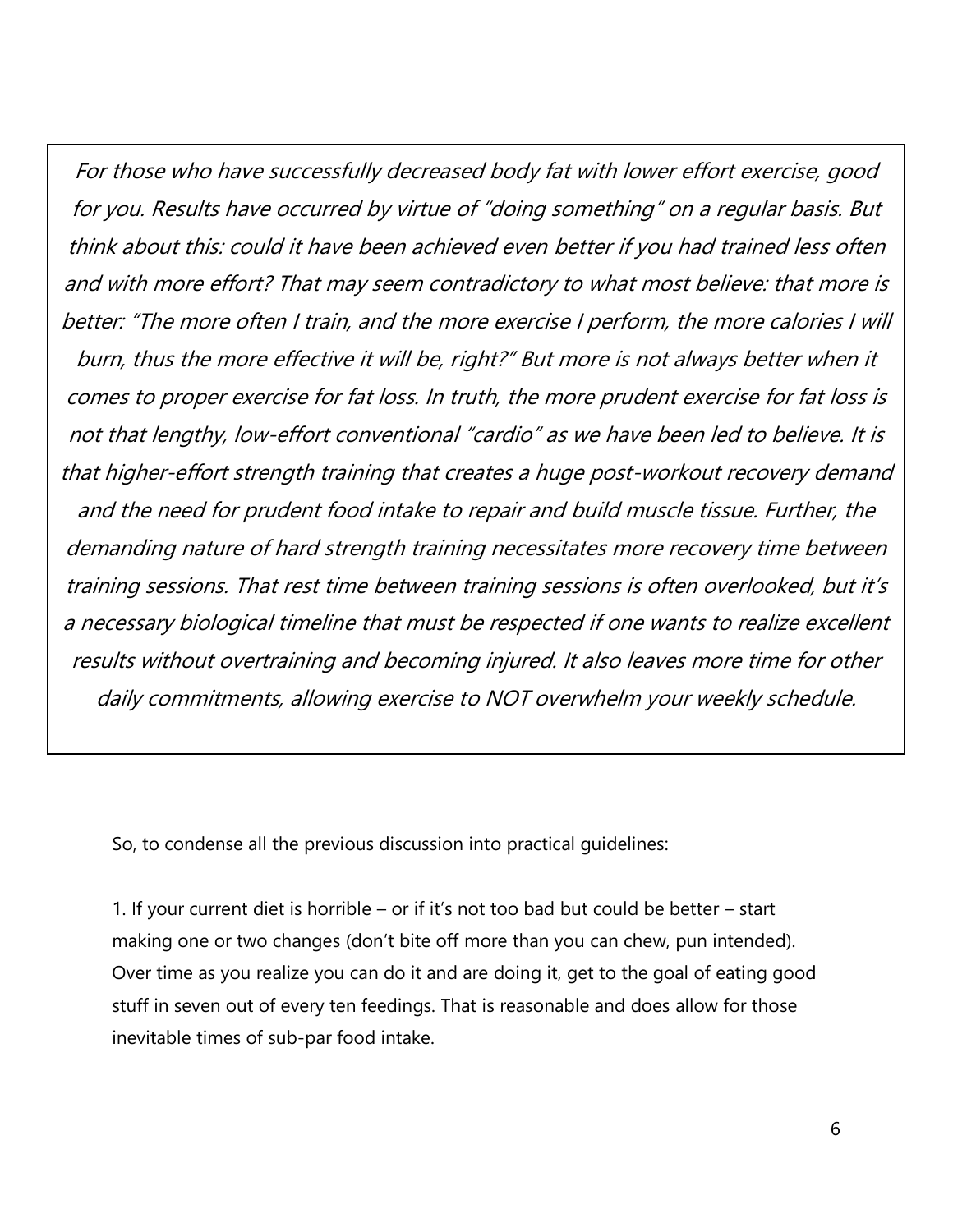2. To get results and see improvement, only a minimal weekly time commitment is required for exercise, whether you are a beginner or experienced trainee. A minimum of two high-effort strength training sessions each week at no more than one hour for each will work if you train hard and train consistently.

3. If you REALLY want it, you will do it. Make time for yourself because your health is important to not only you, but others around you. Exude discipline when you are faced with temptation. No one else is forcing bad chemicals down your pie hole. And find that minimal training time on your calendar (that 1.8% of your total week). Over time it will be so much easier as you develop better habits. Eventually you will realize "Gee, I could have been doing this a long time ago." On that point:

## "There is a very real difference between thinking that you want something and actually wanting it.

### If you think you want it, you'll talk about it, think about it, and even do a number of things to get you closer to your goal.

### If you really want something, you'll do absolutely anything necessary to achieve it with no excuses.

### You'll always find reasons not to do something, and those who think they want it always have them."

For specific diet and nutrition information consult a registered dietician. Assure they are well-educated in:

- 1. Macronutrient ("Macro") types; carbs, fat, and protein.
- 2. The metabolic breakdown in the digestion and absorption processes of each macro.
- 3. Each macro's impact on hormone release relative to fat storage and breakdown; the release of insulin, glucagon, leptin, and ghrelin.